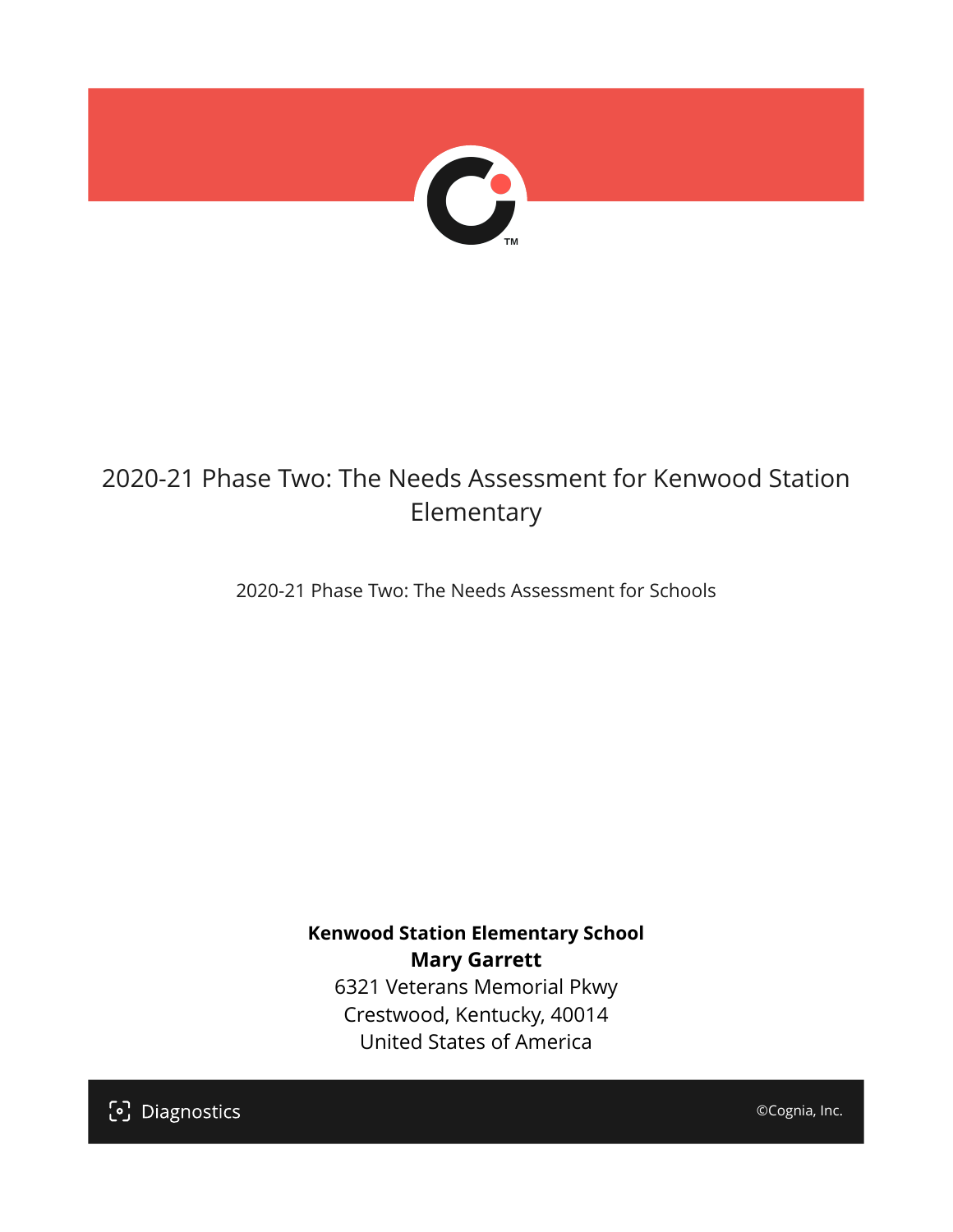#### **Table of Contents**

| 2020-21 Phase Two: The Needs Assessment for Schools        |  |
|------------------------------------------------------------|--|
| Understanding Continuous Improvement: The Needs Assessment |  |
| Protocol                                                   |  |
| <b>Current State</b>                                       |  |
| Priorities/Concerns                                        |  |
| <b>Trends</b>                                              |  |
| Potential Source of Problem                                |  |
| Strengths/Leverages                                        |  |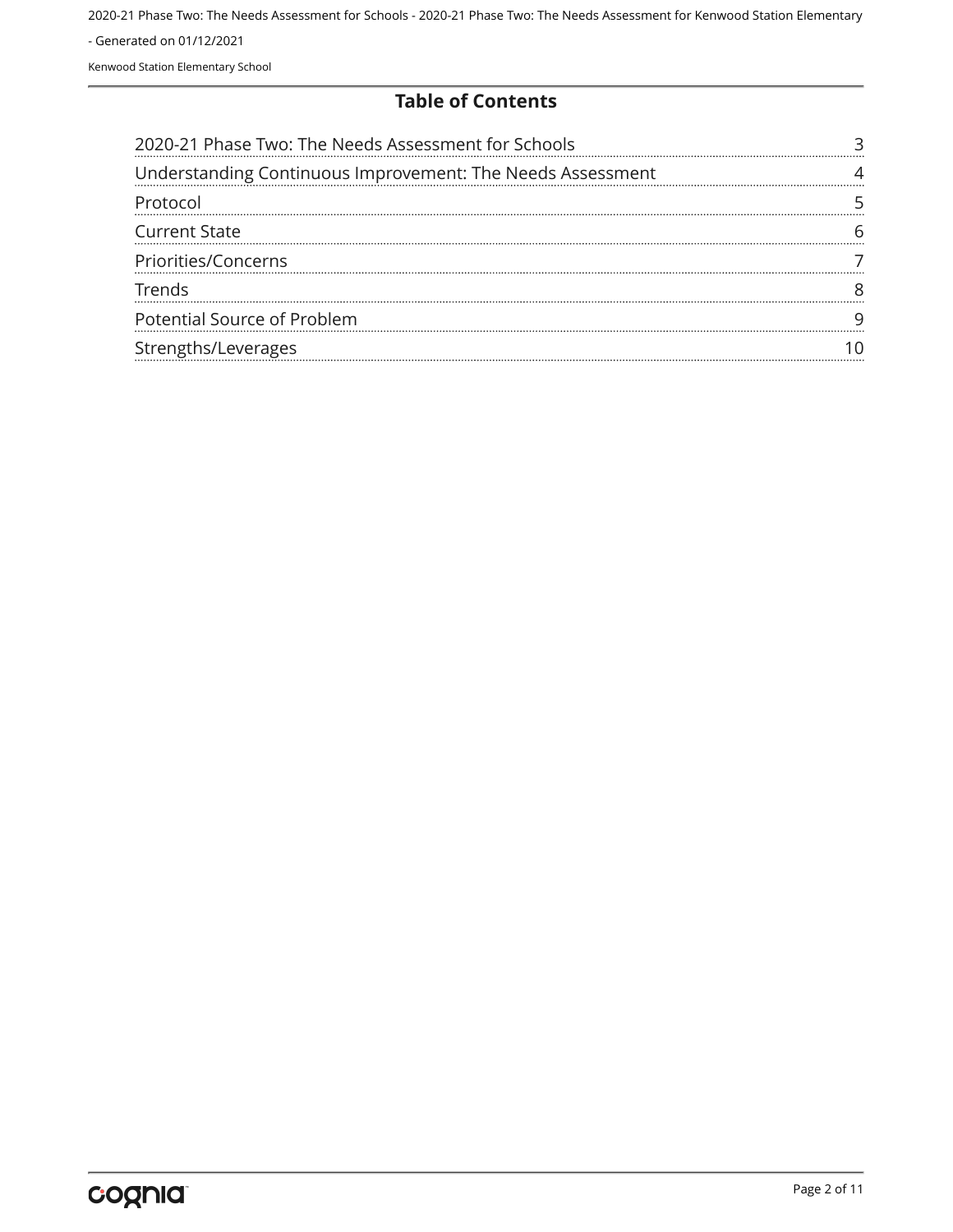2020-21 Phase Two: The Needs Assessment for Schools - 2020-21 Phase Two: The Needs Assessment for Kenwood Station Elementary

- Generated on 01/12/2021

Kenwood Station Elementary School

## <span id="page-2-0"></span>**2020-21 Phase Two: The Needs Assessment for Schools**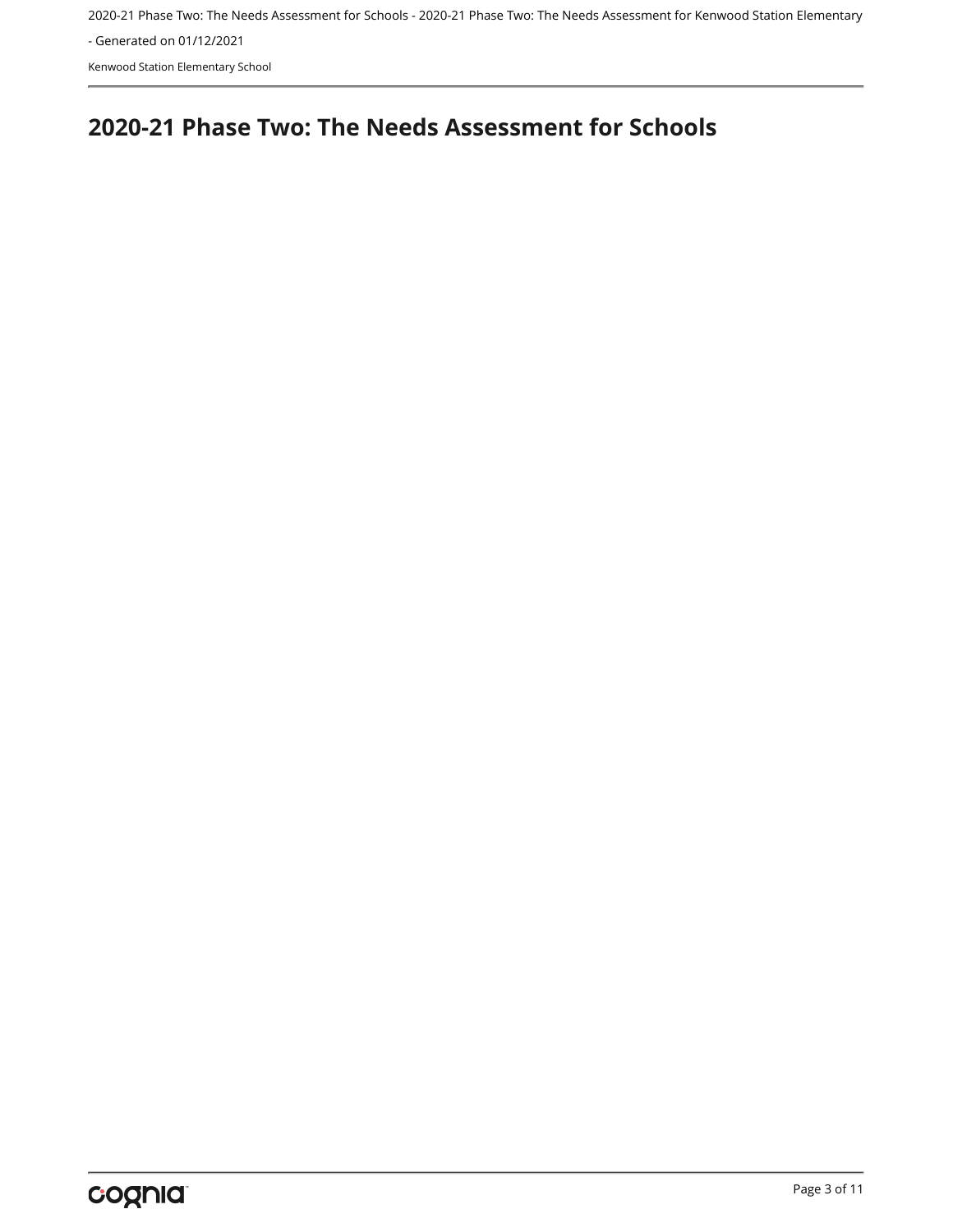## <span id="page-3-0"></span>**Understanding Continuous Improvement: The Needs Assessment**

In its most basic form, continuous improvement is about understanding the **current state** and formulating a plan to move to the **desired state**. The comprehensive needs assessment is a culmination of an extensive review of multiple sources of data collected over a period of time (e.g. 2-3 years). It is to be conducted annually as an essential part of the continuous improvement process and precedes the development of strategic goals (i.e. desired state).

The needs assessment requires synthesis and analysis of multiple sources of data and should reach conclusions about the **current state** of the school, as well as the processes, practices and conditions that contributed to that state.

The needs assessment provides the framework for **all** schools to clearly and honestly identify their most critical areas for improvement that will be addressed later in the planning process through the development of goals, objectives, strategies and activities. 703 KAR 2:225 requires, as part of continuous improvement planning for schools, each school complete the needs assessment between October 1 and November 1 of each year and include: (1) a description of the data reviewed and the process used to develop the needs assessment; (2) a review of the previous plan and its implementation to inform development of the new plan; and, (3) perception data gathered from the administration of a valid and reliable measure of teaching and learning conditions. Further, as required by Section 1114 of the Every Student Succeeds Act (ESSA), Title I schools implementing a schoolwide program must base their Title I program on a comprehensive needs assessment.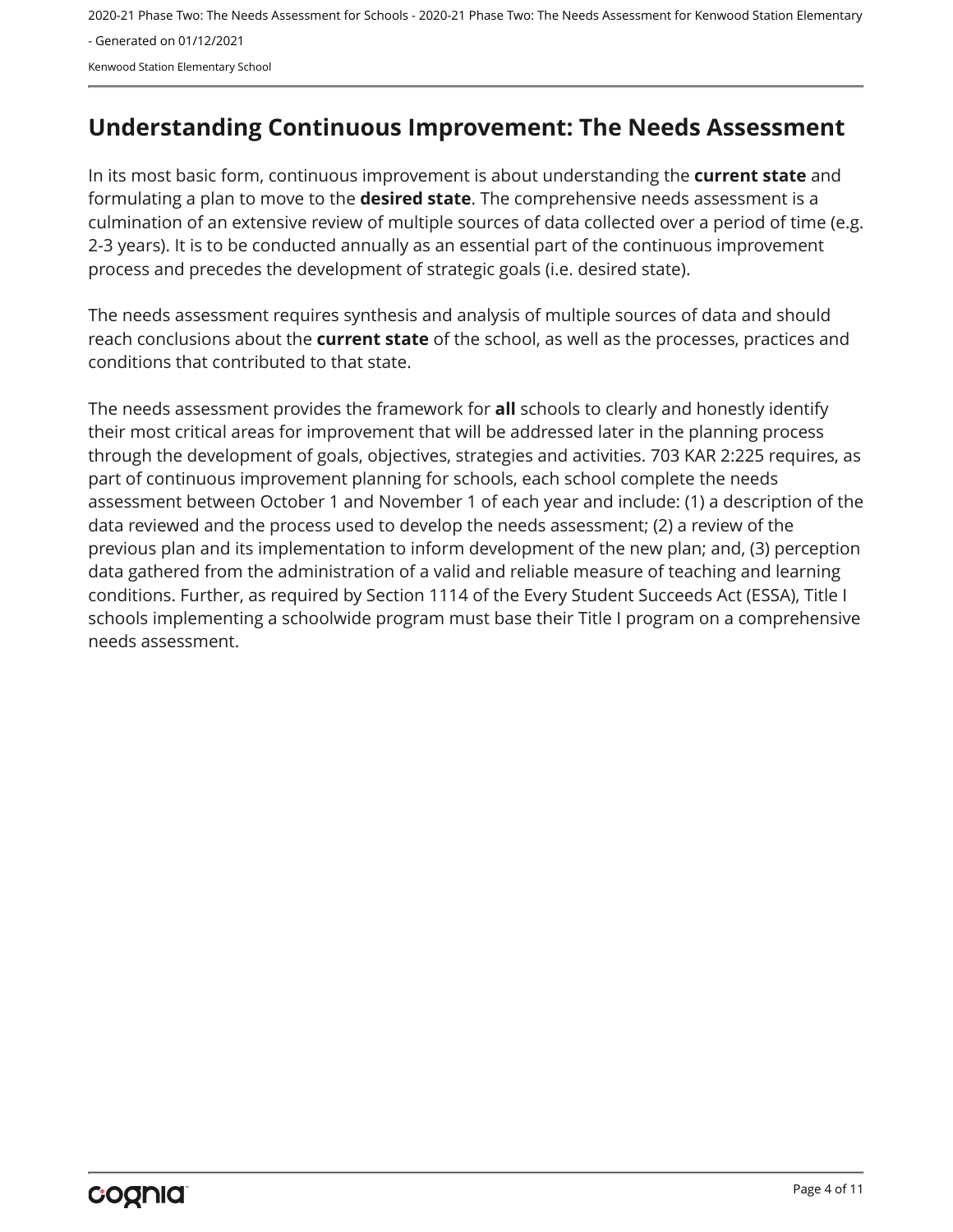2020-21 Phase Two: The Needs Assessment for Schools - 2020-21 Phase Two: The Needs Assessment for Kenwood Station Elementary - Generated on 01/12/2021

Kenwood Station Elementary School

## <span id="page-4-0"></span>**Protocol**

. Clearly detail the process used for reviewing, analyzing and applying data results. Include names of school councils, leadership teams and stakeholder groups involved. How frequently does this planning team meet and how are these meetings documented?

Annually, school data is shared with parents when it is synthesized in the principal newsletter and the with a link to the School Report Card. These results are also shared annually with the Oldham County Board of Education and the Kenwood SBDM Council, which is comprised of parents and teachers from Kenwood Station. Within the school, teachers reflect annually on KPREP data and three times per year on smaller data such as MAP, DRA, and On-Demand writing. The results of this data analysis are shared school-wide by the MTSS team. The MTSS team meets monthly to review data points and track progress toward goals.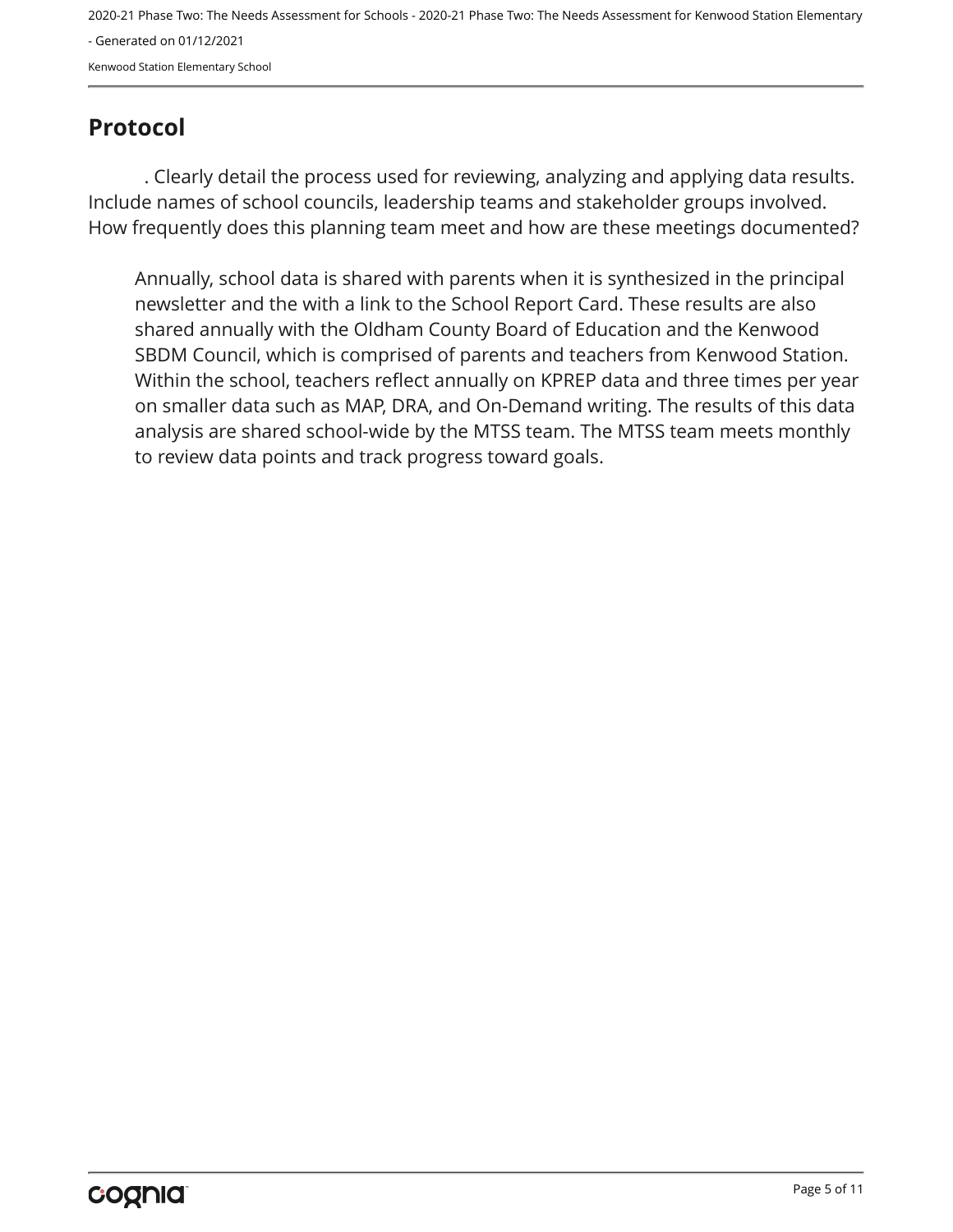2020-21 Phase Two: The Needs Assessment for Schools - 2020-21 Phase Two: The Needs Assessment for Kenwood Station Elementary - Generated on 01/12/2021

Kenwood Station Elementary School

## <span id="page-5-0"></span>**Current State**

. Plainly state the current condition using precise numbers and percentages as revealed by past, current and multiple sources of data. These should be based solely on data outcomes. Cite the source of data used.

#### **Example of Current Academic State:**

-Thirty-four percent (34%) of students in the achievement gap scored proficient on KPREP Reading.

-From 2018 to 2020, the school saw an 11% increase in novice scores in reading among students in the achievement gap.

-Fifty-four percent (54%) of our students scored proficient in math compared to the state average of 57%.

#### **Example of Non-Academic Current State:**

-Teacher Attendance: Teacher attendance rate was 84% for the 2019-20 school year – a decrease from 92% in 2017-18.

-The number of behavior referrals increased from 204 in 2018-19 to 288 in 2019-20. -Survey results and perception data indicated 62% of the school's teachers received adequate professional development.

Academic State: Reading achievement has a downward trend line spanning from 14-15 to the 18-19 school year. In the 14-15 school year, 74% of our students were P/D in reading. In 2018-2019, 68% of our students were P/D. In reading, our disability GAP has increased over the past 3 years. In 16-17, our GAP for disability was 19.6% compared to 28.8% in 18-19. Math achievement has a downward trend line spanning from 14-15 to the 18-19 school year. In the 14-15 school year, 68% of our students were P/D in math. In 18-19 66% of our students were P/D. Our disability GAP has closed some over the past 5 years as a result of the total percent of students scoring in the P/D range decreasing. In 2018-2019, 56% of our students were P/D in writing. This was a drop from the 17-18 school year when the score was 58%. Non-Academic State: Currently, based on the IMPACT survey (19/20) 100% of staff feel school leaders are "quite friendly" or "extremely friendly", and 100% of staff believe school leaders have the best interests of the school in mind. Based on IMPACT survey (19/20) 73% believe school leaders are effective at developing rules for students that facilitate learning. In the 19/20 school year there were 13 students who received 3 or more discipline referrals to the front office.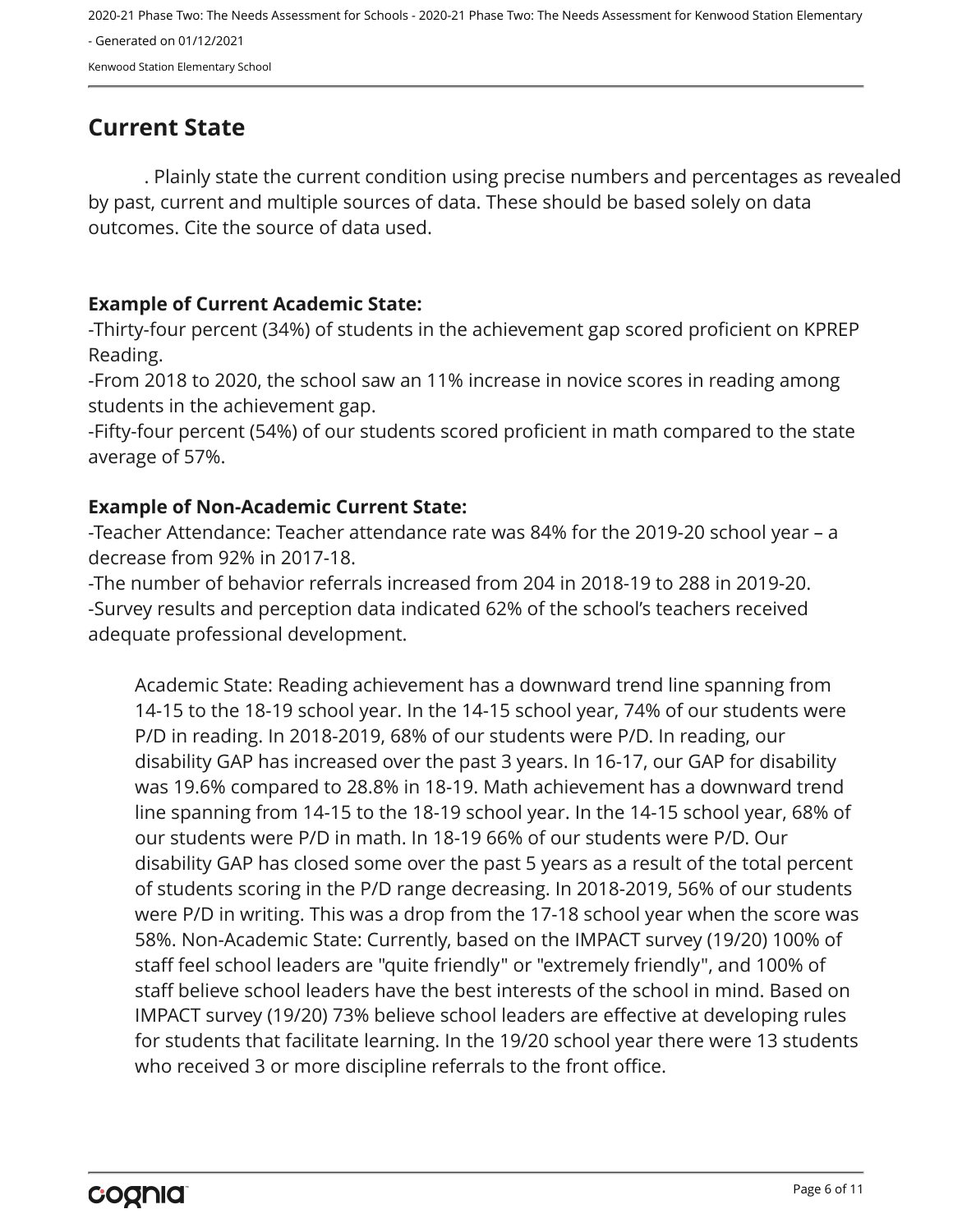## <span id="page-6-0"></span>**Priorities/Concerns**

. Clearly and concisely identify areas of weakness using precise numbers and percentages.

**NOTE:** These priorities will be thoroughly addressed in the Comprehensive School Improvement Plan (CSIP) diagnostic and template.

**Example:** Sixty-eight (68%) of students in the achievement gap scored below proficiency on the KPREP test in reading as opposed to just 12% of non-gap learners.

On the KPREP test, students of poverty increased reading proficiency in 18-19 as compared to 17-18. In 17-18, students of poverty scored 44% proficient/ distinguished in reading. In 18-19, these students scored 52% proficient/ distinguished in reading. On the KPREP test, reading proficiency scores dropped from 72% in 17-18 to 68% in 18-19. In 18-19, Thirty-two percent (66%) of students scored proficient/distinguished in math on the KPREP test as opposed to fortyseven percent (68%) in 17-18.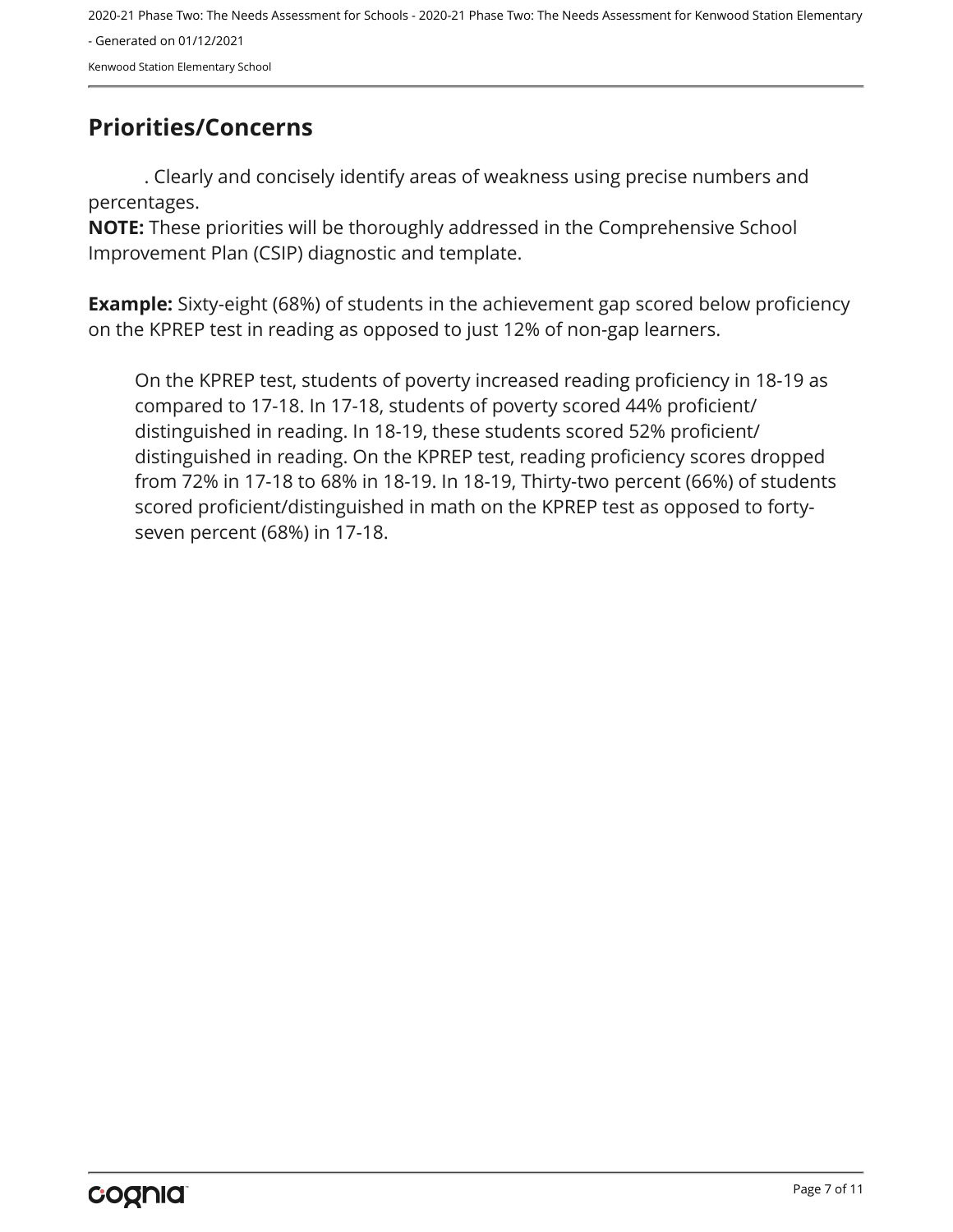2020-21 Phase Two: The Needs Assessment for Schools - 2020-21 Phase Two: The Needs Assessment for Kenwood Station Elementary

- Generated on 01/12/2021

Kenwood Station Elementary School

## <span id="page-7-0"></span>**Trends**

. Analyzing data trends from the previous two academic years, which academic, cultural and behavioral measures remain significant areas for improvement?

Academic State: Math achievement has a downward trend line spanning from 14-15 to the 18-19 school year. In the 14-15 school year, 68% of our students were P/D in math. In 18-19 66% of our students were P/D. Our disability GAP has closed some over the past 5 years as a result of the total percent of students scoring in the P/D range decreasing. In 2018-2019, 56% of our students were P/D in writing. This was a drop from the 17-18 school year when the score was 58%. Non-Academic State: Currently, based on the IMPACT survey (19/20) 100% of staff feel school leaders are "quite friendly" or "extremely friendly", and 100% of staff believe school leaders have the best interests of the school in mind. Based on the Tell-Like survey from Spring 2019, 93% of teachers agree or strongly agree that they have sufficient instructional time to meet the needs of all students. Based on the Tell-Like survey from Spring 2019, 96% of teachers agree or strongly agree that parents are influential decision makers in the school.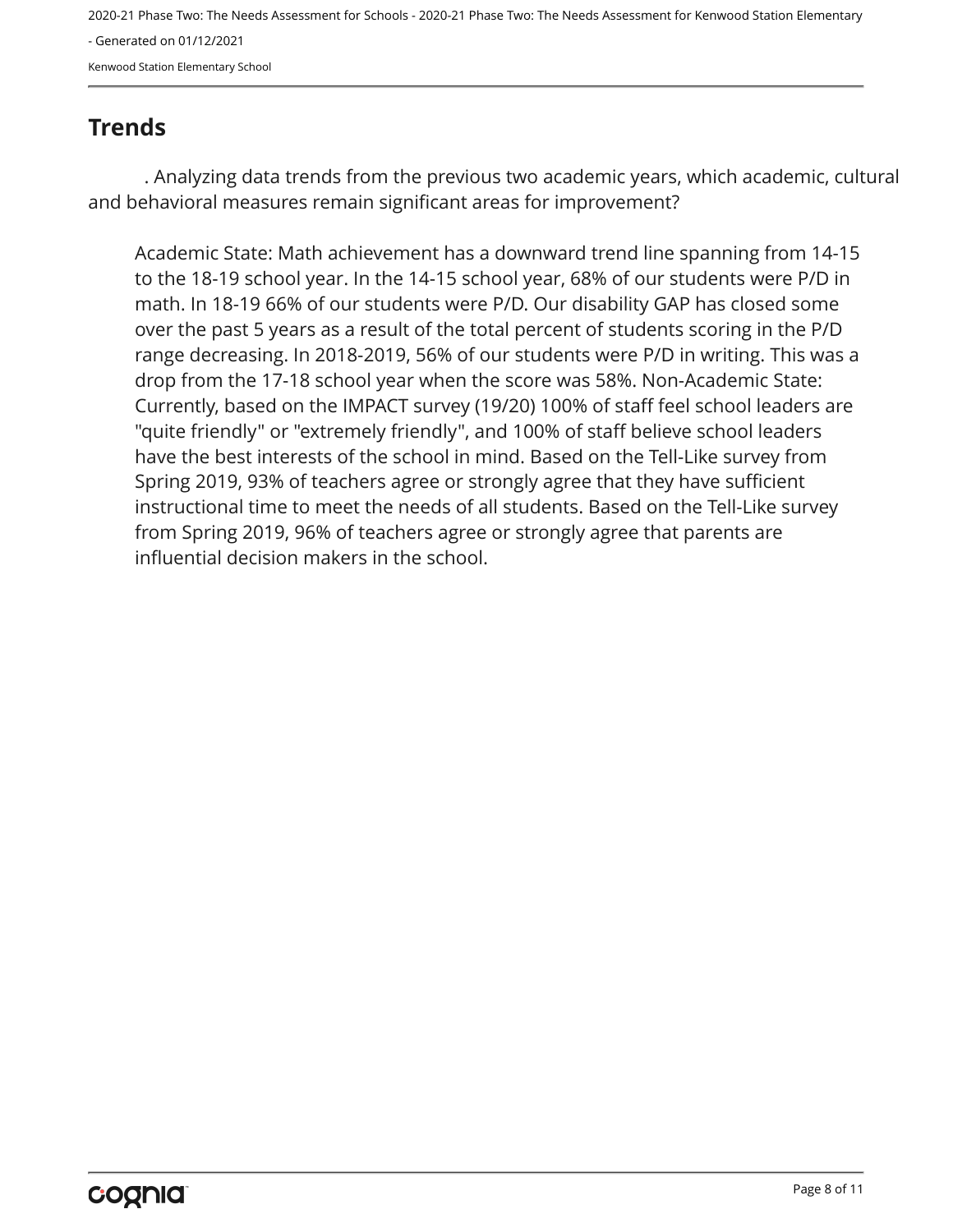## <span id="page-8-0"></span>**Potential Source of Problem**

. Which processes, practices or conditions will the school focus its resources and efforts upon in order to produce the desired changes? Note that all processes, practices and conditions can be linked to the six Key Core Work Processes outlined below:

| <b>KCWP 1: Design and Deploy Standards</b>                   |
|--------------------------------------------------------------|
| <b>KCWP 2: Design and Deliver Instruction</b>                |
| <b>KCWP 3: Design and Deliver Assessment Literacy</b>        |
| <b>KCWP 4: Review, Analyze and Apply Data</b>                |
| <b>KCWP 5: Design, Align and Deliver Support</b>             |
| <b>KCWP 6: Establishing Learning Culture and Environment</b> |
|                                                              |

We need to develop a clear scope and sequence in all subject areas and align this vertically K-5. We believe we need more vertical alignment; discussions about what kids need to know each year/which essential standards they will learn each year in core areas. Also, calibration of grading and expectations from grade-level to gradelevel. We need to increase feedback to student writers and include meaningful writing across all content areas. We need to build writing stamina with more opportunities to write authentically for short periods of time. We need to look into our dedicated tier 2 intervention time and look for data trends. We need to ask, has this time produced the desired improvements in our GAP groups? On the reverse side, has it produced a negative impact on the non RTI students? We need to create science transfer tasks after each unit to allow students more opportunities for analyzing and interpreting data. In the area of reading and writing, we are implementing the Lucy Calkins units rather than using teacher created resources. These units will increase use of Thinking Strategies and Workshop Model (w/ gradual release). We need to ensure a balanced approach to literacy- Are we getting enough time across grade levels for all components?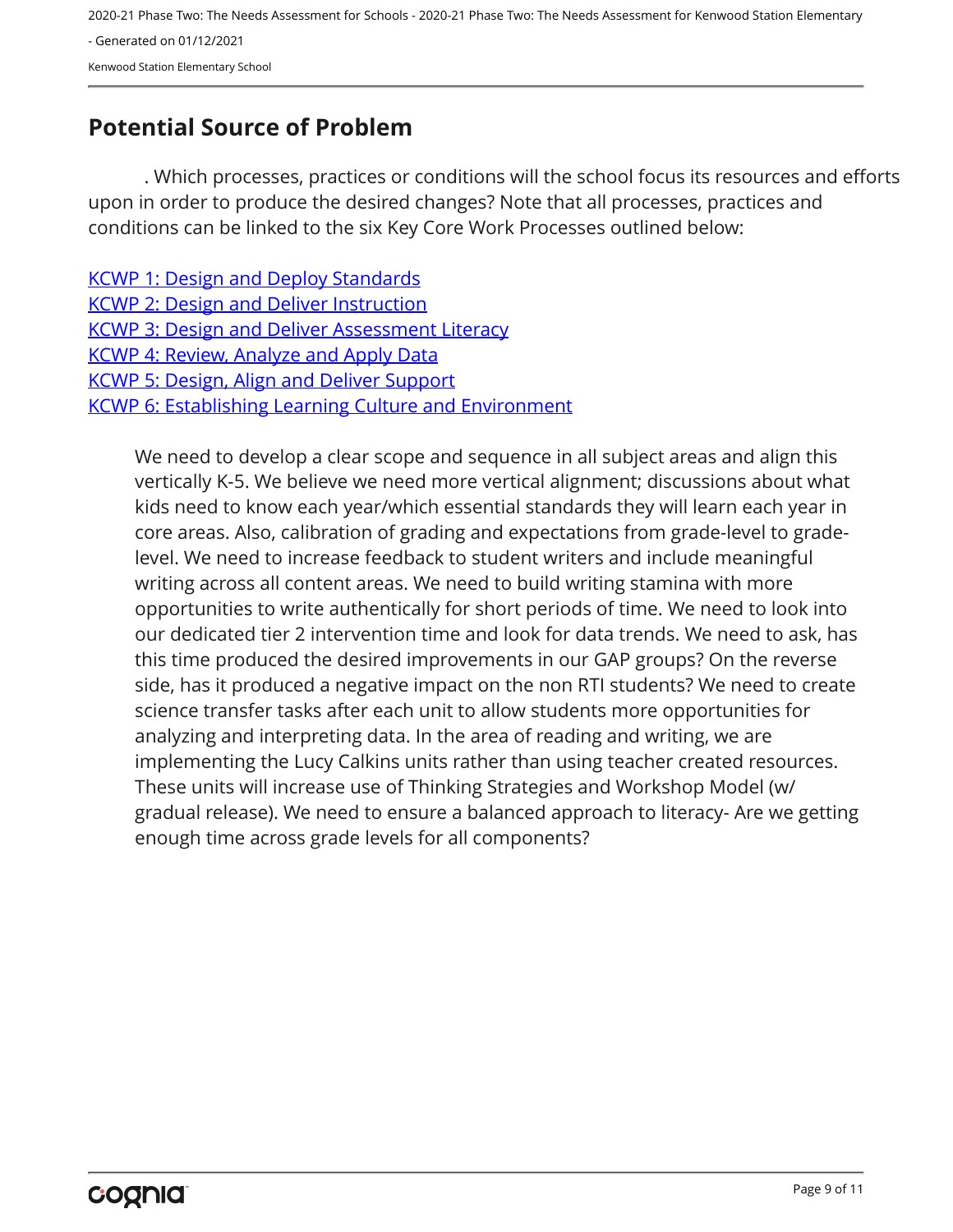## <span id="page-9-0"></span>**Strengths/Leverages**

. Plainly state, using precise numbers and percentages revealed by current data, the strengths and leverages of the school.

**Example**: Graduation rate has increased from 67% the last five years to its current rate of 98%.

On our MAP data in reading, less students fall below the beginning-of-year norm this year than last year at this time. This shows that even in NTI our students were able to maintain their skills as readers. For example, in third grade last year there were 35 students below the norm on the first MAP test of the year. This year, there are only 18 bellow the norm. The only grade that this positive trend doesn't occur is 2nd grade. There were 12 students below the norm and now there are 20. This hold true for math in all but two grade levels. In all levels (except for 3rd and 5th) there are fewer students below the mean this fall than last fall. Math MAP Data: First Grade Fall 2019: 16 First Grade Fall 2020: 16 Second Grade Fall 2019:12 Second Grade Fall 2020: 20 Third Grade Fall 2019: 35 Third Grade Fall 2020: 18 Fourth Grade Fall 2019: 33 Fourth Grade Fall 2020: 20 Fifth Grade Fall 2019: 26 Fifth Grade Fall 2020: 26